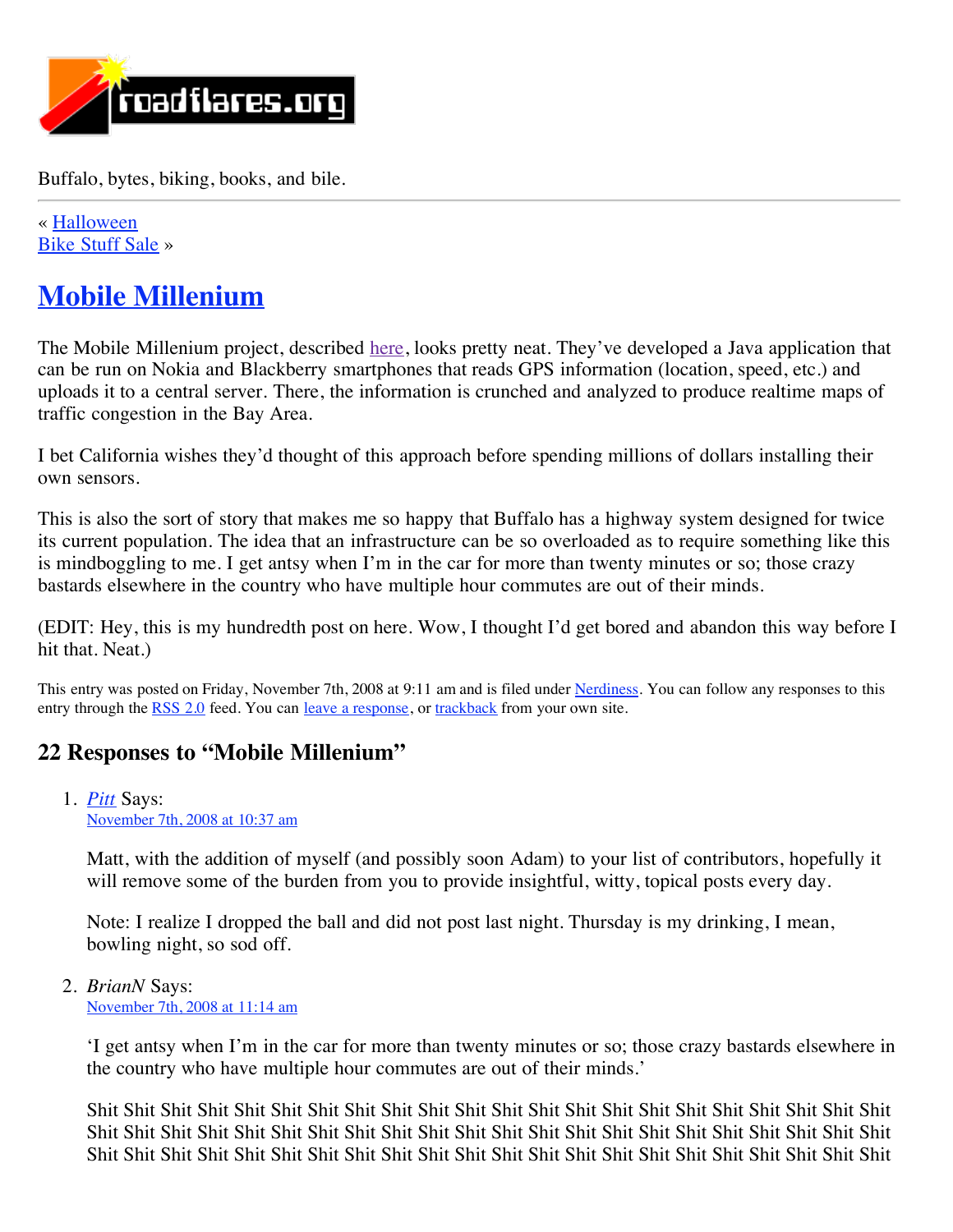Shit Shit Shit Shit Shit Shit Shit Shit Shit Shit Shit Shit Shit Shit Shit Shit Shit Shit

3. *BrianN* Says: [November 7th, 2008 at 11:23 am](http://traffic.berkeley.edu/news/newsarticles/11-2008/nov7_roadflares_blog/index.html#comment-424)

Although I have to admit, things have gotten better since they painted lines on the mass pike

4. *[matt](http://www.roadflares.org/)* Says: [November 7th, 2008 at 11:26 am](http://traffic.berkeley.edu/news/newsarticles/11-2008/nov7_roadflares_blog/index.html#comment-425)

@BrianN

Ten minutes, door to door, on my bicycle. Woo-hoo! Too bad Jin didn't get that slot at University at Buffalo.

5. *BrianN* Says: [November 7th, 2008 at 11:38 am](http://traffic.berkeley.edu/news/newsarticles/11-2008/nov7_roadflares_blog/index.html#comment-426)

@Matt

Jin's commute could actually be 10 min. on a bike, but given the accident rate in cambridge, I don't think it's worth the risk (especially since she has to drop off Jake too).

What's funny is that sometimes she has to go to Children's hospital, which is in downtown Boston, about 3 miles from our house. When she was pregnant I used to drive her over at ~8:30AM and it took as long to drive that 3 miles as it did to drive the remaining 45 to Worcester. Surprisingly, there aren't that many cars, it's just that the roads here are still designed around oxcarts.

6. *[matt](http://www.roadflares.org/)* Says: [November 7th, 2008 at 11:44 am](http://traffic.berkeley.edu/news/newsarticles/11-2008/nov7_roadflares_blog/index.html#comment-427)

@BrianN

No kidding. You'd have to be insane to ride in Boston traffic; and I say that as someone who rides all over the city of Buffalo in all kinds of weather. The drivers in your neck of the woods are a very specific kind of sociopathic.

Have you considered buying an oxcart?

7. *BrianN* Says: [November 7th, 2008 at 12:05 pm](http://traffic.berkeley.edu/news/newsarticles/11-2008/nov7_roadflares_blog/index.html#comment-428)

I have a prius. That's pretty close.

8. *[Pitt](http://thekittensburn.googlepages.com/)* Says: [November 7th, 2008 at 12:54 pm](http://traffic.berkeley.edu/news/newsarticles/11-2008/nov7_roadflares_blog/index.html#comment-429)

A prius is like an oxcart, except that with an oxcart, the ass is on the outside of the vehicle…

DC traffic was bad, NYC traffic was congested but at least seemed to have a rhythm to it. The few times I've driven in Boston I thought to myself "This is a joke, right? People don't actually do this  $\equiv$  every day, do they?"

I now spend 30 minutes to drive 20 miles to work, and I see a total of 3 stop lights, 4 stop signs, and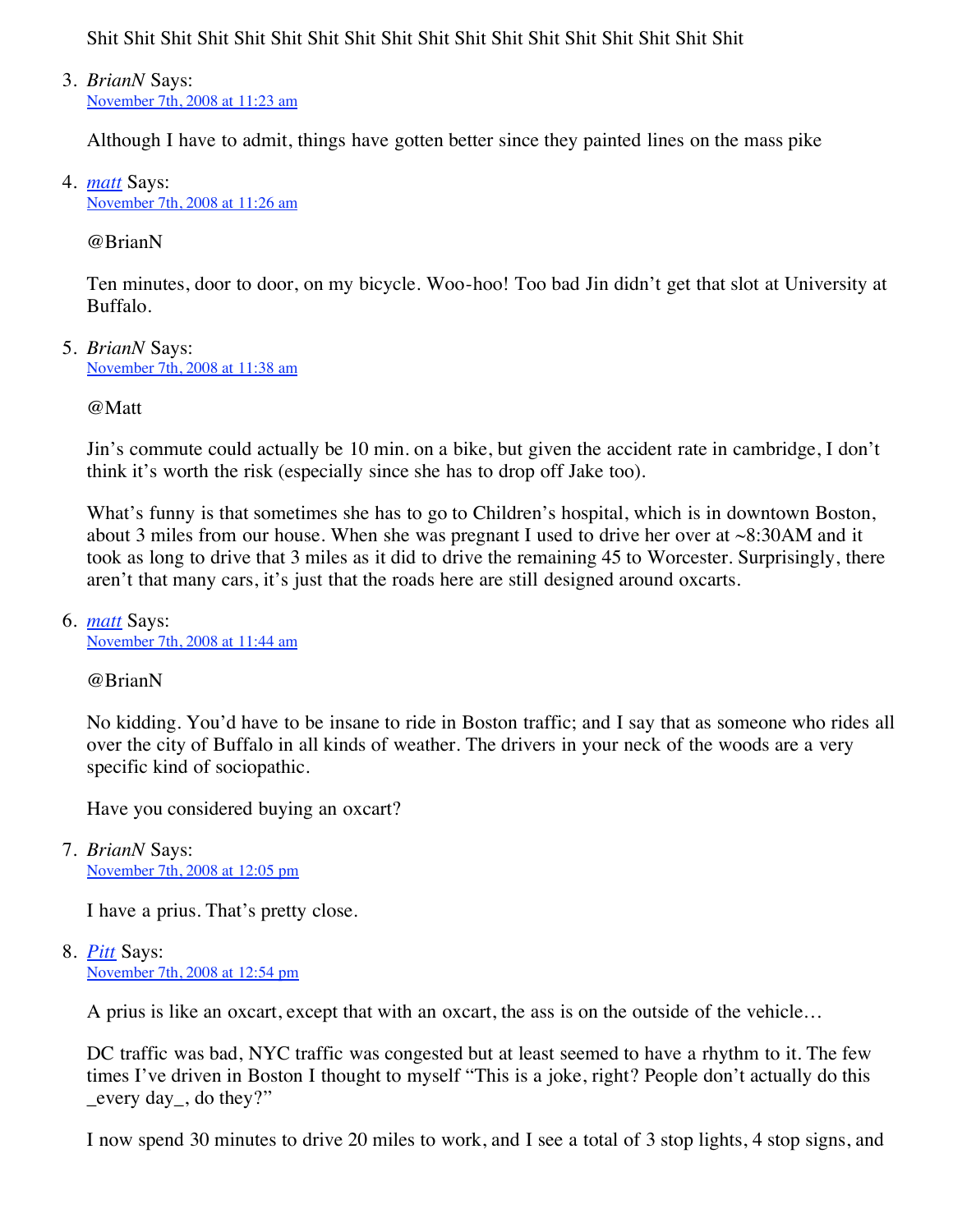about 23 other cars.

### 9. *BrianN* Says: [November 7th, 2008 at 2:08 pm](http://traffic.berkeley.edu/news/newsarticles/11-2008/nov7_roadflares_blog/index.html#comment-430)

@Pitt

Your knowledge of oxcarts is lacking. The Ass is between different parts of the vehicle. Dumbass. or Dumbox.

I think NYC traffic management is a feat of engineering. Something like 3 million people come into the city using 5 bridges and 2 tunnels. Traffic can be slow, but it rarely comes to a complete stop. Also cool is that is that when you drive up the Avenues at around the speed limit you can watch the traffic lights turn green just before you pass them. I understand that we have Robert Moses to thank, who, as Matt pointed out in Buffalo, was forward thinking enough to run the major artery for the West side down the middle of otherwise beautiful Riverside park.

# 10. *[matt](http://www.roadflares.org/)* Says:

[November 7th, 2008 at 2:20 pm](http://traffic.berkeley.edu/news/newsarticles/11-2008/nov7_roadflares_blog/index.html#comment-431)

# @BrianN

As anyone here knows, I'm not a religious man. But sometimes I wish I was, so that I could know with moral certitude that Robert Moses is roasting in hell for destroying so many cities.

# 11. *[Pitt](http://thekittensburn.googlepages.com/)* Says:

[November 7th, 2008 at 2:27 pm](http://traffic.berkeley.edu/news/newsarticles/11-2008/nov7_roadflares_blog/index.html#comment-432)

Brian, I'll agree with you vis-a-vis NYC traffic. I always thought DC traffic was worse. Probably because DC has so many levels of psychopaths living there, while everyone in NYC is more-or-less equally psychotic. Like I said, there's a rhythm to it.

When I lived in DC it was a 45 mile drive to work that could take anywhere from 45 minutes to 3 hours. Now my tolerance band for the drive in to work is about  $+/-$  5 minutes, and the greatest amount of uncertainty is whether or not Farmer Kelsey is walking his cows across the road at the precise moment I'm driving by his fields. I'm not kidding.

Oh, and sometimes I get caught behind a school bus. Wretched, evil, hulking, ugly, yellow rolling roadblocks, teeming with unwashed screaming ignorant masses.

# 12. *[matt](http://www.roadflares.org/)* Says:

[November 7th, 2008 at 2:35 pm](http://traffic.berkeley.edu/news/newsarticles/11-2008/nov7_roadflares_blog/index.html#comment-433)

"Wretched, evil, hulking, ugly, yellow rolling roadblocks"

You fixed the Imperial's transmission?

# 13. *[Pitt](http://thekittensburn.googlepages.com/)* Says:

[November 7th, 2008 at 3:42 pm](http://traffic.berkeley.edu/news/newsarticles/11-2008/nov7_roadflares_blog/index.html#comment-434)

@matt:

:- $P\sim\sim$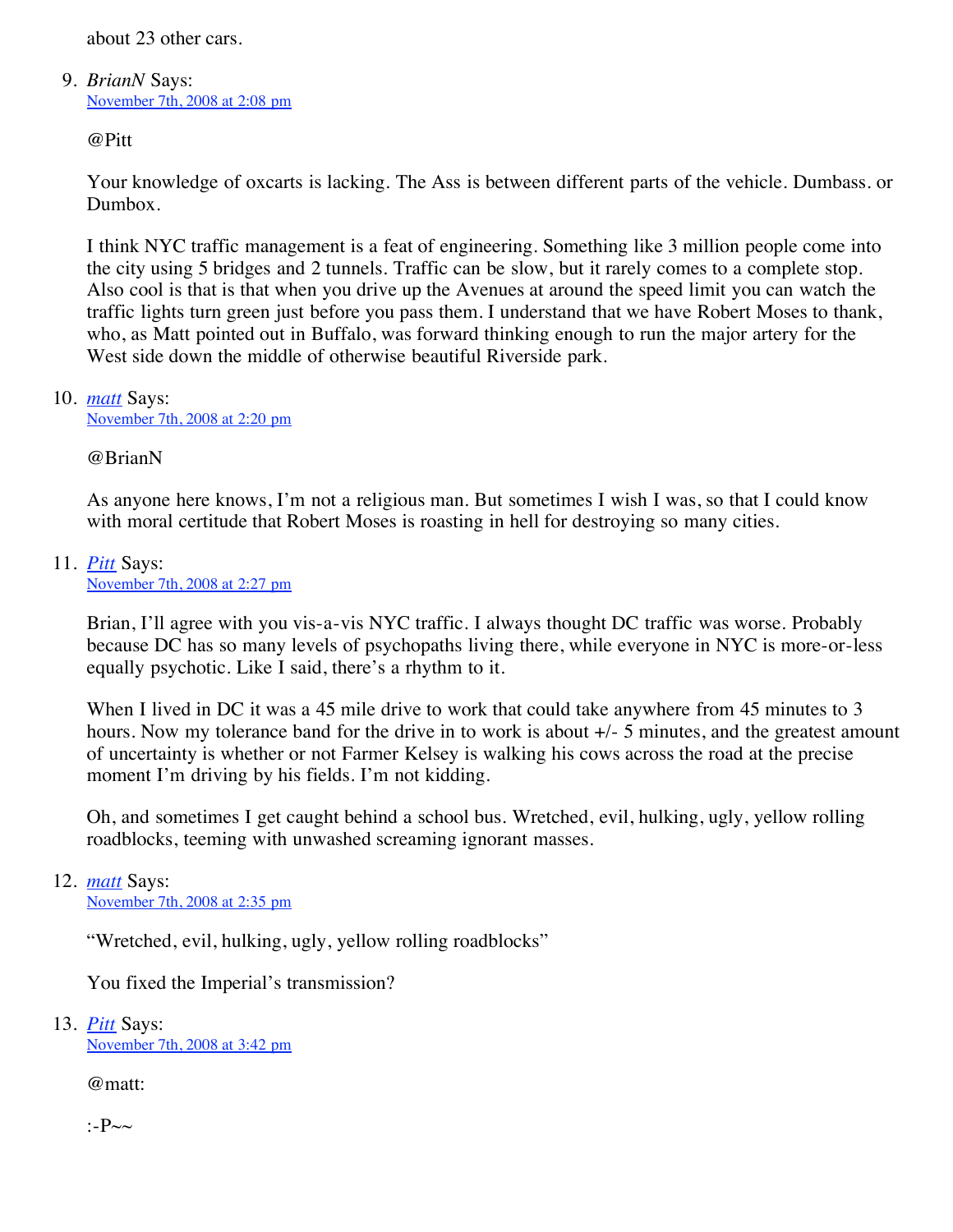# 14. *[Adam](http://www.gilloglychev.com/)* Says: [November 7th, 2008 at 4:16 pm](http://traffic.berkeley.edu/news/newsarticles/11-2008/nov7_roadflares_blog/index.html#comment-435)

I like traffic. Traffic keeps me fed and clothed. It makes cars were out, break down, and collide while I reap the benifits. Muuhahaha Muuhahaha Mu…….well you get it. By the way anyone looking for a vehicle? Matt that Subi has seen better days. I only need one of your limbs as a down payment or perhaps a kidney or peice of your liver would be an even trade. Banks aren't lending as freely so we have resorted to black market organ harvesting. On the other hand I have seen how you treat your internal organs and they would probably be of no use. See drinking.

# 15. *[matt](http://www.roadflares.org/)* Says:

[November 7th, 2008 at 6:02 pm](http://traffic.berkeley.edu/news/newsarticles/11-2008/nov7_roadflares_blog/index.html#comment-436)

@Adam

Sure, I'd love a new car. GM manage to make a four wheel drive wagon yet? Or are they still manufacturing things that nobody wants, and then wondering why nobody buys them?

#### 16. *Kevin* Says: [November 7th, 2008 at 7:14 pm](http://traffic.berkeley.edu/news/newsarticles/11-2008/nov7_roadflares_blog/index.html#comment-437)

 $Boston + GPS = Recalculating Route every 30 seconds.$ 

@ Matt in regards to Adam

Can we get a spell check on here?

I am hungry for the power to post Matt, don't let Adam run unchecked.

#### 17. *Pitt* Says: [November 7th, 2008 at 7:19 pm](http://traffic.berkeley.edu/news/newsarticles/11-2008/nov7_roadflares_blog/index.html#comment-439)

You guys are really demanding.

@matt: GM's going bankrupt. They just admitted in a press release they have about 3 months worth of cash reserves left.

But don't worry, Misser Obama, he's a gonna save us all!

# 18. *[matt](http://www.roadflares.org/)* Says:

[November 7th, 2008 at 8:52 pm](http://traffic.berkeley.edu/news/newsarticles/11-2008/nov7_roadflares_blog/index.html#comment-440)

@Pitt

Excellent. I wonder if they'll still manage to swallow up Chrysler and drive it into the ground on the way out, suicide bomber style.

# 19. *Pitt* Says:

[November 8th, 2008 at 1:13 pm](http://traffic.berkeley.edu/news/newsarticles/11-2008/nov7_roadflares_blog/index.html#comment-441)

Yeah I think the only reason GM wanted Chrysler was for their cash. Apparently, their business model is "spend more than you make, and then when you run out of money, take over someone else who has money so you can spend it."